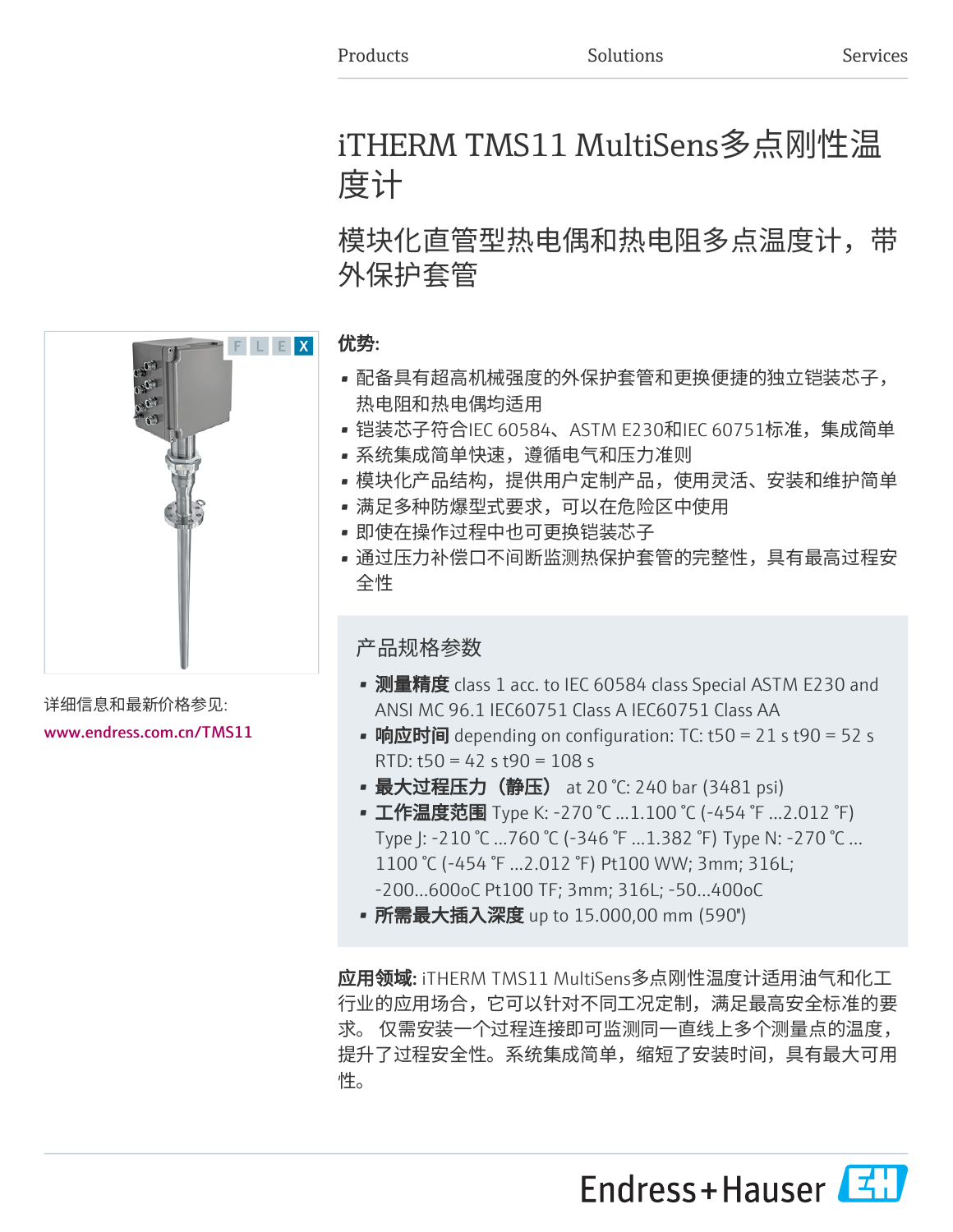## 特征和规格

温度计 あいしん アンチン 測量原理

热电阻

#### 特点/应用

metric style imperial style easy-to-use suitable for hazardous areas process connection: flanged light chemical processes linear sensor distribution modular design replaceable sensors during operation

#### 热保护套管

with one primary thermowell (for replaceable sensors and increased mechanical protection)

#### 铠装芯子/探头

mineral insulated (MI) sensors in a primary thermowell

#### 热保护套管外径

48,3mm (1 1/2") 60,3mm (2") 76,1mm (2 1/2") 88,9mm (3")

#### 所需最大插入深度

up to 15.000,00 mm (590'')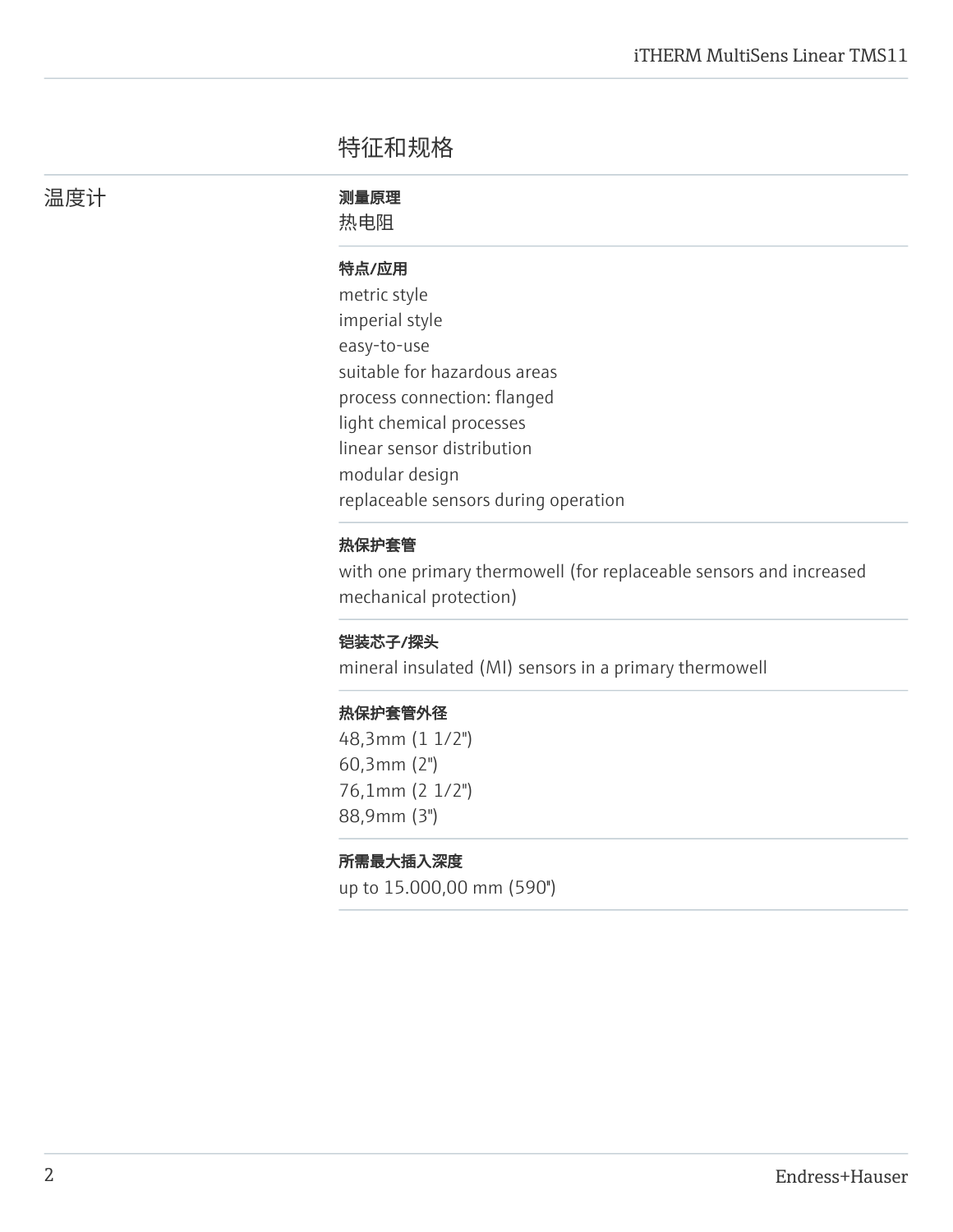#### 热保护套管材质

1.4401 (316) 1.4435 (316L) 1.4541 (321) 1.4845 (310L) 1.4301 (304) 1.4307 (304L)

#### 过程连接

flange: 1 1/2 " ASME/ANSI B16.5 150 ...900 2" ASME/ANSI B16.5 150 ...900 3" ASME/ANSI B16.5 150 ..900 DN40 EN/DIN 1092.1 PN10 ...PN150 DN50 EN/DIN 1092.1 PN10 ...PN150 DN80 EN/DIN 1092.1 PN10 ...PN150

#### 热保护套管末端类型

straight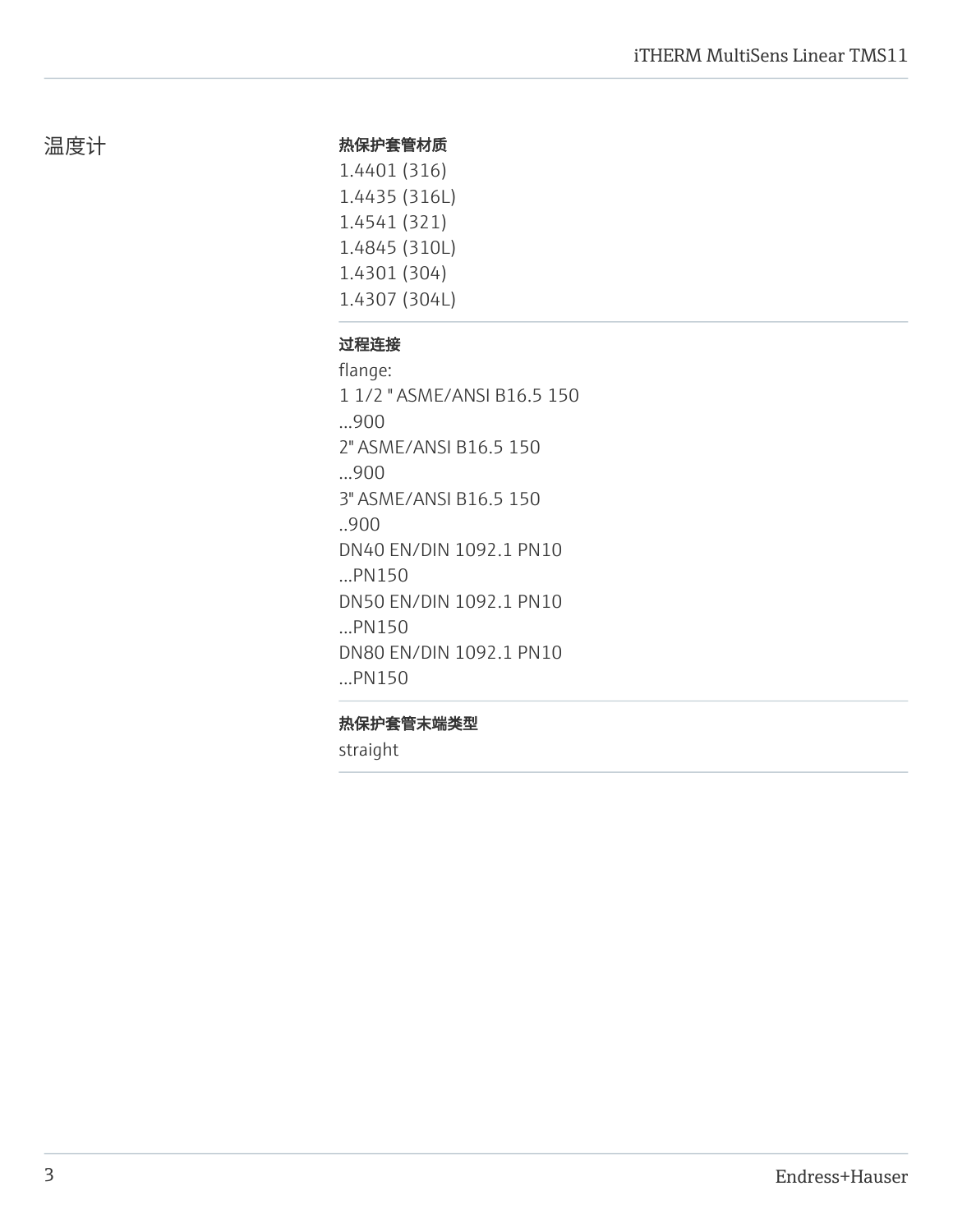#### 工作温度范围

Type K: -270 °C ...1.100 °C (-454 °F ...2.012 °F) Type J: -210 °C ...760 °C (-346 °F ...1.382 °F) Type N: -270 °C …1100 °C (-454 °F ...2.012 °F) Pt100 WW; 3mm; 316L; -200...600oC Pt100 TF; 3mm; 316L; -50…400oC

#### 最大过程压力(静压)

at 20 °C: 240 bar (3481 psi)

#### 测量精度

class 1 acc. to IEC 60584 class Special ASTM E230 and ANSI MC 96.1 IEC60751 Class A IEC60751 Class AA

#### 响应时间

depending on configuration: TC:  $t50 = 21 s$  $t90 = 52 s$ RTD:  $t50 = 42 s$  $t90 = 108 s$ 

#### 模块化温度变送器

yes (4 … 20 mA; HART; PROFIBUS PA; FOUNDATION FIELDBUS)